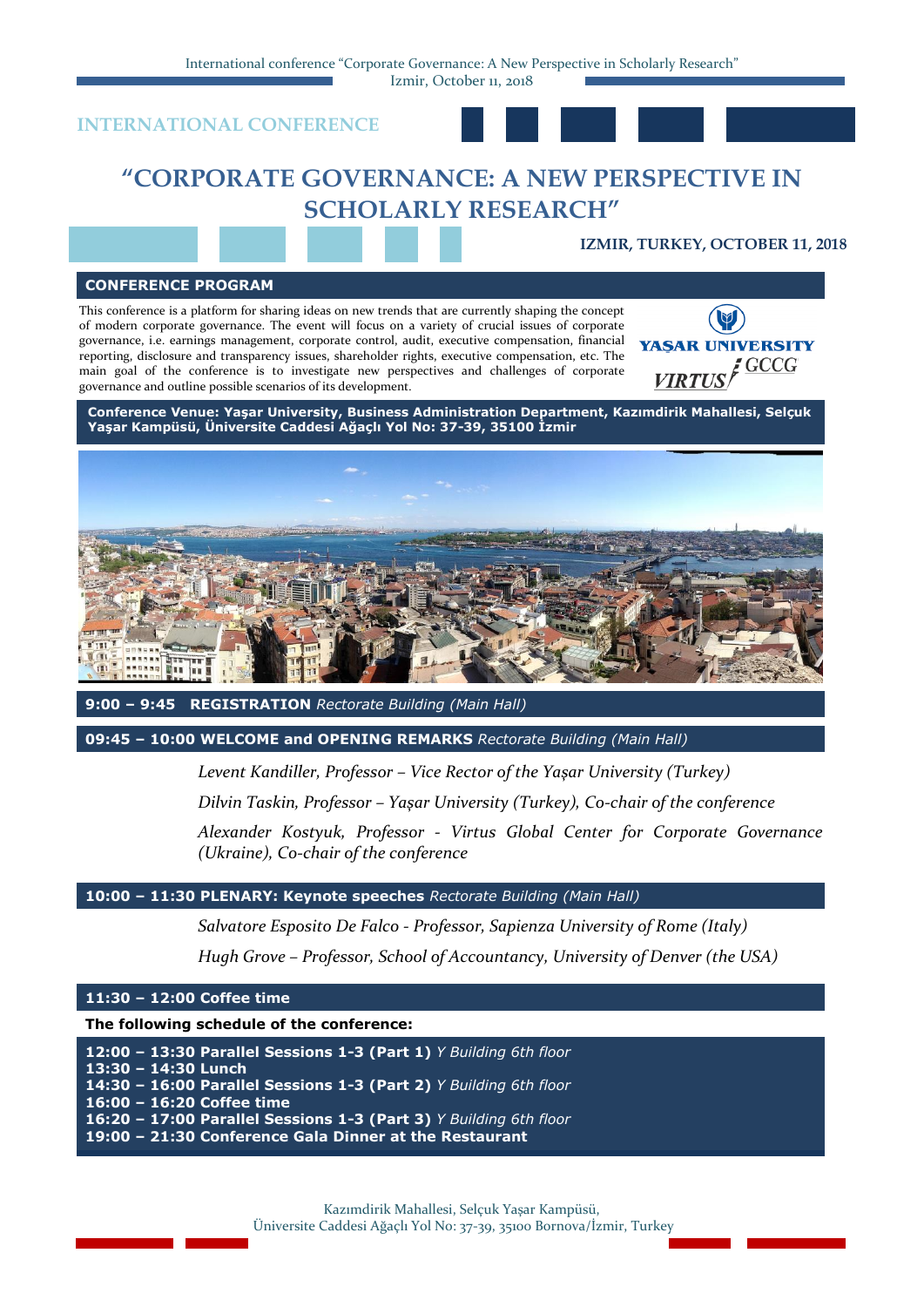#### **Parallel session 1: CORPORATE GOVERNANCE & FINANCIAL ASPECTS Session co-chairs: Dilvin Taskin, Professor, Yaşar University, Turkey [Dr. Elizaveta Kravchenko,](https://www.linkedin.com/in/elizaveta-kravchenko-62372a9a/) Virtus Global Center for Corporate Governance, Ukraine** *MODERN FINANCE THEORY AND CORPORATE MISCONDUCT*

*Nobuyuki Teshima - Senshu University (Japan)*

#### *THE IMPACT OF BOARD CHARACTERISTICS ON RESEARCH AND DEVELOPMENT EXPENSES Dilvin Taskin, Aysel Gundogdu – Yaşar University (Turkey)*

## *THE EFFECT OF CAPITAL STRUCTURE ON BANKS PERFORMANCE: EVIDENCE FROM JORDAN*

*Pasqualina Porretta - Sapienza University of Rome (Italy) Ahmad Ababneh - Sapienza University of Rome (Italy)*

#### *CORPORATE GOVERNANCE IMPACT ON BANK PERFORMANCE EVIDENCE FROM EUROPE Salma Belhaj - Вank BIAT (Tunisia)*

*BASEL AS A GENERAL INDICATOR FOR GERMAN CREDIT INSTITUTIONS Muddassar Malik - University of Turku (Finland)*

**Parallel session 2: CORPORATE GOVERNANCE & STAKEHOLDERS' ENGAGEMENT Session co-chairs: Dr. Nicola Cucari, University of Salerno, Italy Alexander Kostyuk, Professor, Virtus Global Center for Corporate Governance, Ukraine** *THE INFLUENCE OF OWNERSHIP STRUCTURE ON INNOVATION*

*Beatrice Orlando, Antonio Renzi, Giuseppe Sancetta - Sapienza University of Rome (Italy)*

#### *A CASE OF CORPORATE GOVERNANCE: THE EXPERIENCE OF BEST PRACTICE IN ITALY*

*Pietro Pavone, Francesco Zappia, - Campus University (Italy) Paolo Ceresa - StratEgo Tax&Legal Consulting (Italy)*

*NEW PERSPECTIVE FOR ITALIAN CORPORATE GOVERNANCE MODEL: A RESEARCH AGENDA Marco Pellicano, Nicola Cucari - University of Salerno (Italy)*

### *THE EFFECTS OF SOLVENCY II ON CORPORATE BOARDS. EVIDENCE FROM ITALIAN INSURANCE COMPANIES*

*Stefano Dell'Atti, Stefania Sylos Labini, Pasquale Di Biase - University of Foggia (Italy)*

# *SHAREHOLDER PRIMACY AS A METRIC OF GOOD CORPORATE GOVERNANCE: AN ANALYSIS OF SHAREHOLDER POWER AS AN ACCOUNTABILITY MECHANISM*

*Rafael Savva - Lancaster University (the UK)*

### *THEORY-BASED EXECUTIVE REMUNERATION IN SOUTH AFRICA: A REVIEW OF LITERATURE*

*Vuyani Ndlovu - University of KwaZulu-Natal (South Africa) Akwesi Assensoh-Kodua - Durban university of Technology (South Africa) Emmanuel Mutambara, Rosemary Sibanda - University of KwaZulu-Natal (South Africa)*

# *THE IMPACT OF FAMILY OWNERSHIP ON THE PERFORMANCE OF MOROCCAN LISTED FIRMS*

*Ouarda Dsouli - Northampton Business School, The University of Northampton (the UK) Nada K. Kakabadse - Governance and Ethics Henley Business School, University of Reading (the UK)*



Kazımdirik Mahallesi, Selçuk Yaşar Kampüsü, Üniversite Caddesi Ağaçlı Yol No: 37-39, 35100 Bornova/İzmir, Turkey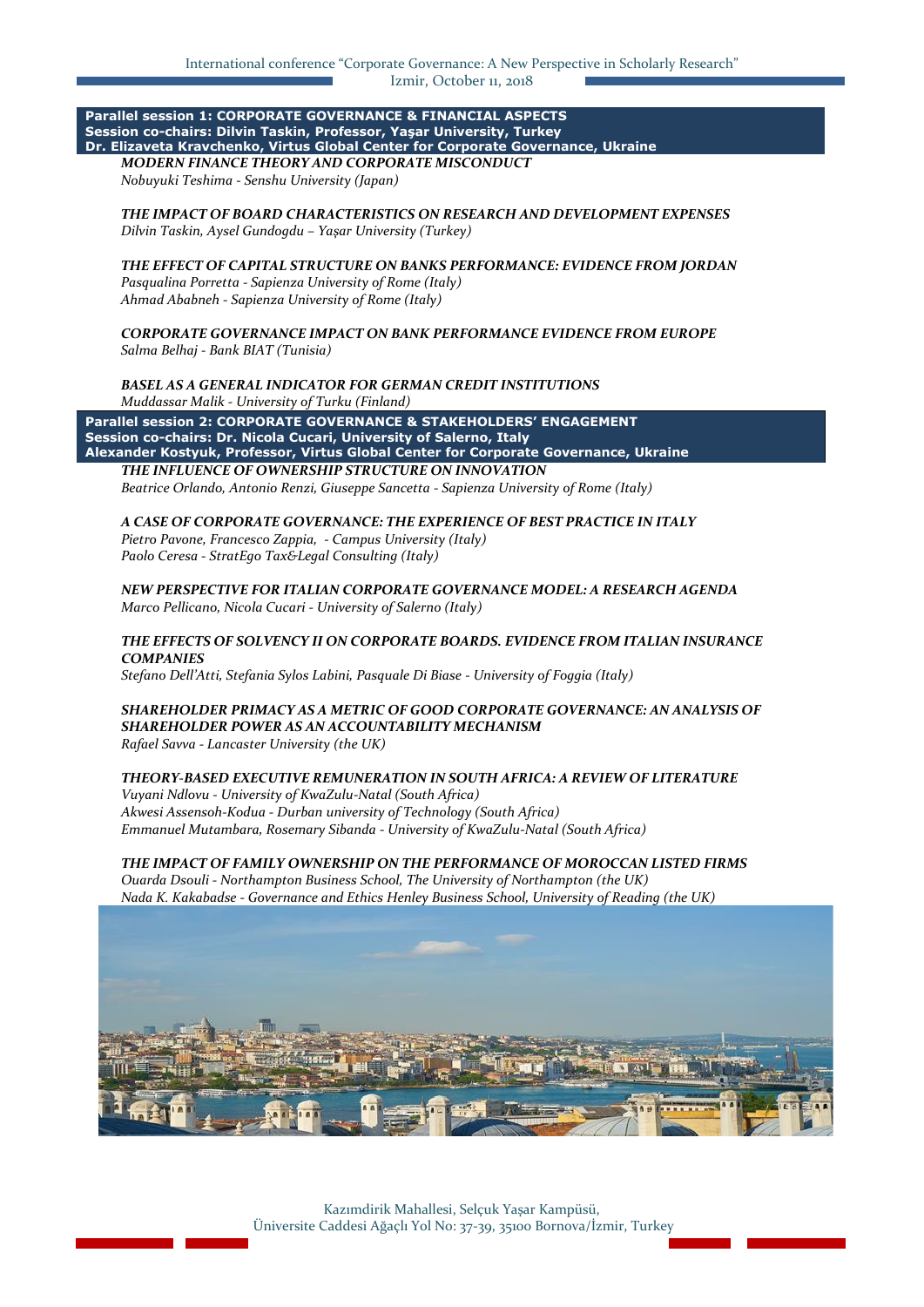**Parallel session 3: CORPORATE GOVERNANCE & SUSTAINABLE DEVELOPMENT Session co-chairs: Maclyn Clouse, Professor, Reiman School of Finance, University of Denver, the USA Themistokles Lazarides, Professor, University of Applied Sciences of Thessaly, Greece**

*PROFESSIONAL CONNECTIONS WITH BANKER DIRECTORS AND CORPORATE LOAN TERMS Asli Togan Egrican - Kadir Has University (Turkey)*

*CHALLENGES TO COMPLIANCE WITH CORPORATE GOVERNANCE MECHANISMS AND ACCOUNTABILITY IN EMERGING MARKETS: EVIDENCE FROM LIBYAN LISTED COMPANIES Ismail Elshahoubi - Henley Business School, Reading University (the UK) Jill Atkins – Management School University of Sheffield (the UK)*

*HOW PUBLIC AND PRIVATE CORPORATE GOVERNANCE ENFORCEMENT WORKS IN DIFFERENT CONTEXTS?*

*Francesco Di Tommaso - Sapienza University of Rome (Italy)*

*FOCUSING ON SUSTAINABILITY TO STRENGTHEN CORPORATE GOVERNANCE Hugh Grove, Maclyn Clouse - University of Denver (the USA)*

*POLITICAL STRUGGLE, POWER AND CORPORATE GOVERNANCE: A MACHIAVELLIAN PERSPECTIVE Themistokles Lazarides - University of Applied Sciences of Thessaly (Greece)*

**19:00 - Conference dinner - Konak, Konak Pier Shopping Mall, North Pier Restaurant**





Yaşar University (In Turkish, Yaşar Üniversitesi) is a university, in Izmir, Turkey on the Aegean Sea. The university faculty teaches in English, with programs at both the undergraduate and postgraduate level. It was founded by Selçuk Yaşar. The aim of the university is to provide education and services and produce research based on the guiding principles of science, art and design to contribute to the development of both the local and global community.







The publishing house "Virtus Interpress" offers the expertise and global perspectives in corporate governance. "Virtus Interpress" publishes journals and book series in finance, corporate governance and related fields, acts as co-organizer of international conferences and seminars.

Virtus Global Center for Corporate Governance was established in 2014. It is aimed to unite thousands of experts who have expertise in corporate governance. The center is involved in conducting academic conferences with the partners worldwide, initiating new research on corporate governance, providing consultations and educational services in corporate governance.